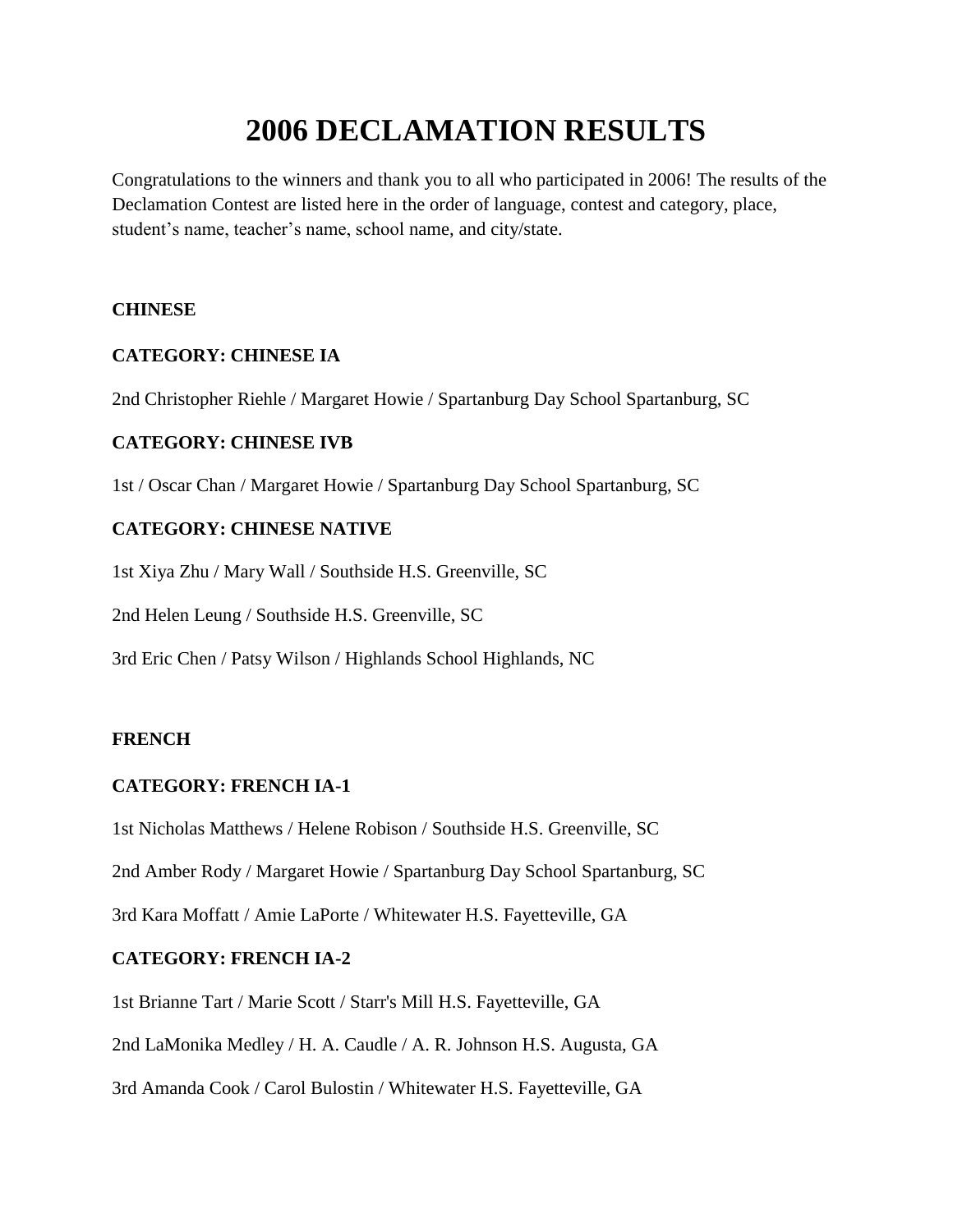#### **CATEGORY: FRENCH IA-3**

1st Elizabeth Sakell / Timothy Murphy / Seneca H.S. Seneca, SC

2nd Shannon Mehl / Valerie Hughey / Starr's Mill H.S. Fayetteville, GA

3rd Ifeanyi Awachie / Stephanie Allagnon / Sandy Creek H.S. Tyrone, GA

#### **CATEGORY: FRENCH IB**

1st Terria McCaskill / Helene Robison / Southside H.S. Greenville, SC

2nd Marc Eaton / Nan Brightwell / Oconee County H.S. Watkinsville, GA

#### **CATEGORY: FRENCH IIA-1**

1st Brittany Wallace / Catherine Miller / James Island Charter H.S. Charleston, SC

2nd Taylor Womack / Kelli Barber / McIntosh H.S. Peachtree City, GA

3rd Christine Keese / Mary Therese Nguyen / G'ville Tech Charter H.S. Greenville, SC

# **CATEGORY: FRENCH IIA-2**

1st Kate Walker / Carol Bulostin / Whitewater H.S. Fayetteville, GA

2nd Victoria Moreira / Kathleen Porto / McIntosh H.S. Peachtree City, GA

3rd Libby Dallis / Catherine Miller / James Island Charter H.S. Charleston, SC

# **CATEGORY: FRENCH IIA-3**

1st Meredith Shephard / Marie Scott / Starr's Mill H.S. Fayetteville, GA

2nd Alexander Glac / Tanner Tucker / James Island Charter H.S. Charleston, SC

3rd Amber Cobern / Marie-Claude Chaney / Davidson Fine Arts Augusta, GA

# **CATEGORY: FRENCH IIA-4**

1st Jeremy Peirce / Timothy Murphy / Seneca H.S. Seneca, SC 2nd Eric Massar / Tanner Tucker / James Island Charter H.S. Charleston, SC 3rd Jessica Lambing / Marie Scott / Starr's Mill H.S. Fayetteville, GA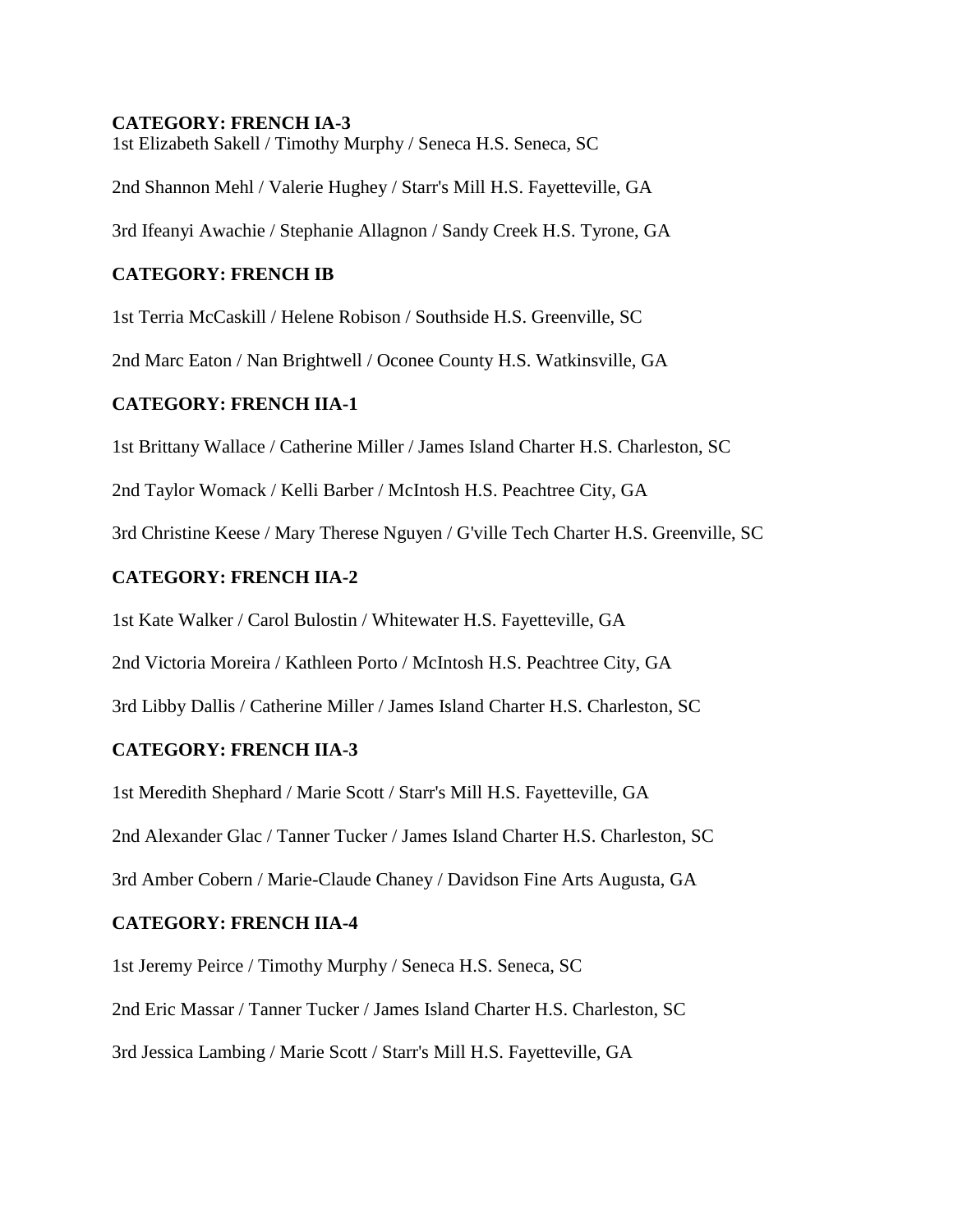#### **CATEGORY: FRENCH IIB**

1st Judith Beaudoin / Helene Robison / Southside H.S. Greenville, SC 2nd Sravya Durbha / Helene Robison / Southside H.S. Greenville, SC 3rd Cassandra Hill / H. A. Caudle / A.R. Johnson H.S. Augusta, GA

#### **CATEGORY: FRENCH IIIA-1**

1st Troy Morosko / Catherine Miller / James Island Charter H.S. Charleston, SC 2nd Kathryn Stevenson / Timothy Murphy/ /Seneca H.S. Seneca, SC 3rd Aaron Lowder / Margaret Howie / Spartanburg Day School Spartanburg, SC

#### **CATEGORY: FRENCH IIIA-2**

1st Jamie Bellah / Catherine Miller / James Island Charter H.S. Charleston, SC 2nd Elizabeth Elliott / Margaret Howie / Spartanburg Day School Spartanburg, SC 3rd Neha Parthasarathy / Helene Robison / Southside H.S. Greenville, SC

#### **CATEGORY: FRENCH IIIA-3**

1st Rachel Ivey / Mary Therese Nguyen / G'ville Tech Charter H.S. Greenville, SC

2nd Kelly Funderburk / Mary Wall / Southside H.S. Greenville, SC

3rd Lilli Stagg / Fejokwu Comfort / Cedar Shoals H.S. Athens, GA

#### **CATEGORY: FRENCH IIIA-4**

1st Kristin Adams / Timothy Murphy / Seneca H.S. Seneca, SC

2nd Andres Lemus / Valerie Hughey / Starr's Mill H.S. Fayetteville, GA

3rd Paige Hoffman / Marie-Claude Chaney / Davidson Fine Arts Augusta, GA

#### **CATEGORY: FRENCH IIIB**

1st Gabby Freeman / Margaret Howie / Spartanburg Day School Spartanburg, SC

#### **CATEGORY: FRENCH IVA-1**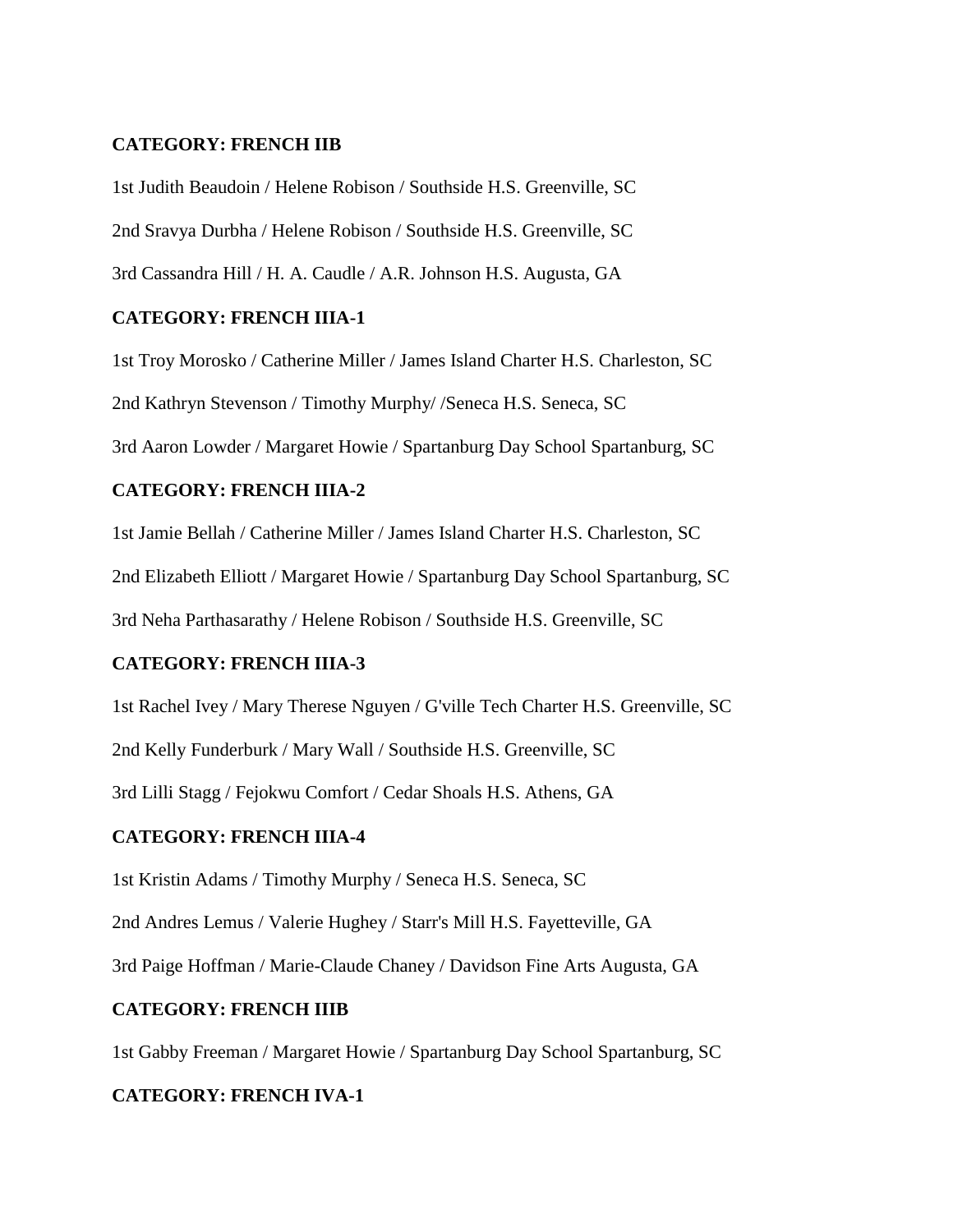1st Natalya Zmudzin / Marie Scott / Starr's Mill H.S. Fayetteville, GA 2nd Charlotte Byram / Nan Brightwell / Oconee County H.S. Watkinsville, GA 3rd Nicholas Chee / Helene Robison / Southside H.S. Greenville, SC

#### **CATEGORY: FRENCH IVA-2**

1st Caitlyn Baldwin / Tanner Tucker / James Island Charter H.S. Charleston, SC 2nd Litia Frisby / Kathleen Porto / McIntosh H.S. Peachtree City, GA 3rd Samyukta Kappagantula / Mary Wall / Southside H.S. Greenville, SC

# **CATEGORY: FRENCH IVA-3**

1st Corina Heri / Virginie Mitchell / Christ Church Episcopal Greenville, SC 2nd Kylie Glessman / Helene Robison / Southside H.S. Greenville, SC 3rd Andrea Motta / Susan Boutier / McIntosh H.S. Peachtree City, GA

# **CATEGORY: FRENCH IVB**

1st Laura Eaton / Nan Brightwell / Oconee County H.S. Watkinsville, GA 2nd Carl Hulseman / Helene Robison / Southside H.S. Greenville, SC 3rd Christine Sawda / Margaret Howie / Spartanburg Day School Spartanburg, SC

# **CATEGORY: FRENCH NATIVE**

1st Emily Worinkeng / Helene Robison / Southside H.S. Greenville, SC 2nd Pauline Deuvant / Debora Harris / Southside H.S. Greenville, SC 3rd Shannon Hall / Marie Scott / Starr's Mill H.S. Fayetteville, GA

#### **GERMAN**

# **CATEGORY: GERMAN IA**

1st Helena Carlock / Kathleen Dickel / D. W. Daniel H.S. Central, SC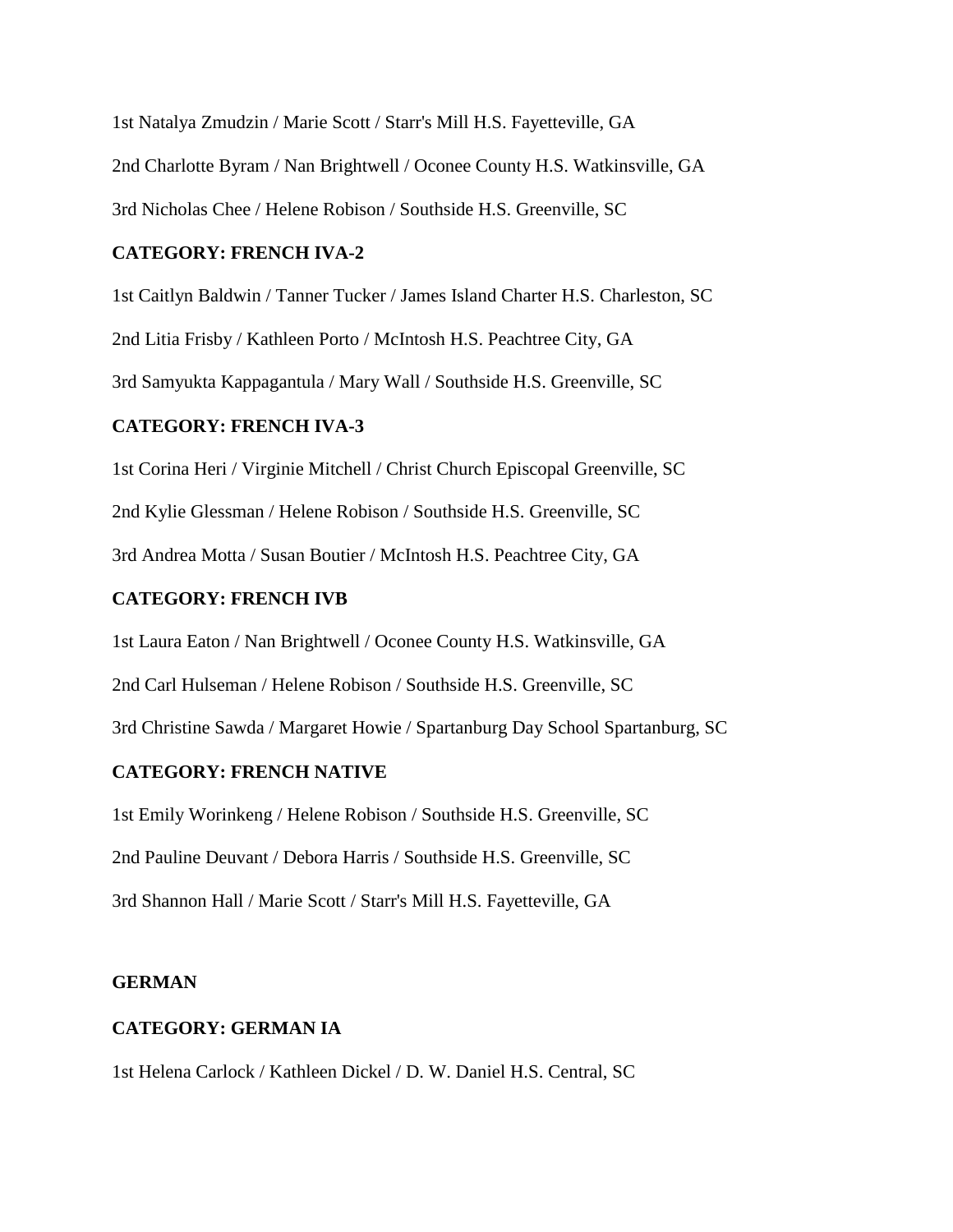2nd Kimberly Bacon / Amanda Brown / Starr's Mill H.S. Fayetteville, GA 3rd Samantha Fraser / Candice Martin / Westside H.S. Anderson, SC

#### **CATEGORY: GERMAN IB**

1st Courtney Henfield / William Bryan / Sandy Creek H.S. Tyrone, GA 2nd William Parsons / Rick Cushman / George P. Butler H.S. Augusta, GA 3rd Julia Killerman Leach / Kathleen Dickel / D. W. Daniel H.S. Central, SC

#### **CATEGORY: GERMAN IIA-1**

1st Matthew Jordan / Constance Witte / D. W. Daniel H.S. Central, SC 2nd Justin Campbell / Candice Martin / Westside H.S. Anderson, SC 3rd Logan Evans / Kathleen Dickel / D.W. Daniel H.S. Central, SC

# **CATEGORY: GERMAN IIA-2**

1st Casey Harvey / William Bryan / Sandy Creek H.S. Tyrone, GA 2nd Elijah Muhammad / Constance Witte / D. W. Daniel H.S. Central, SC 3rd Adam Beasley / Candice Martin / Westside H.S. Anderson, SC

#### **CATEGORY: GERMAN IIB**

1st Seth Greenstein / Constance Witte / D. W. Daniel H.S. Central, SC 2nd Maximilian Hughes / Constance Witte / D. W. Daniel H.S. Central, SC

# **CATEGORY: GERMAN IIIA-1**

1st Christopher Jasko / Candice Martin / Westside H.S. Anderson, SC 2nd Caleb Heavner / Kathleen Dickel / D. W. Daniel H.S. Central, SC 3rd Joe Werner / Amanda Brown / Starr's Mill H.S. Fayetteville, GA

# **CATEGORY: GERMAN IIIA-2**

1st Emily Wagener / Constance Witte / D.W. Daniel H.S. Central, SC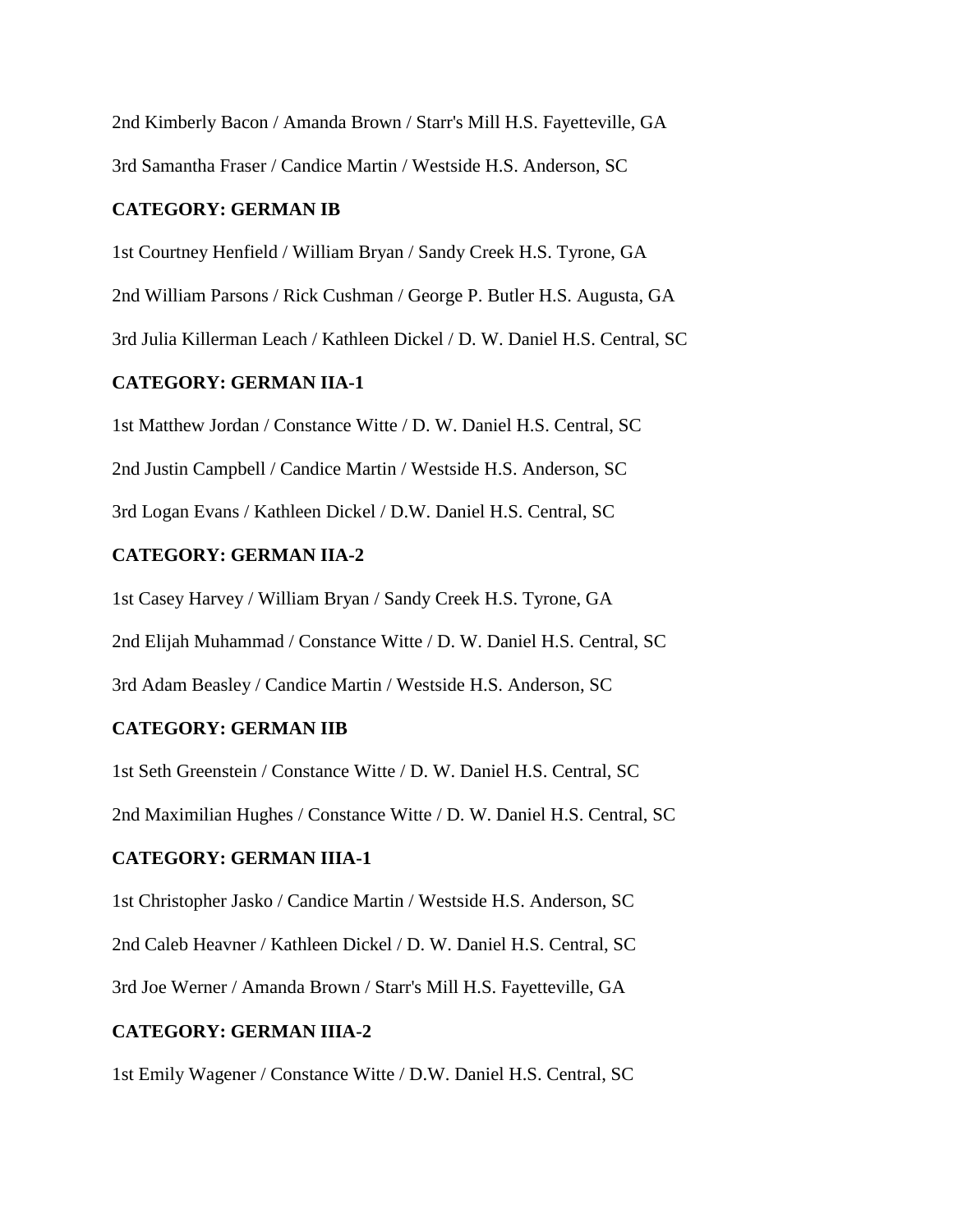2nd Zachary Roach / Kathleen Dickel / D. W. Daniel H.S. Central, SC 3rd Godfrey Scott / Candice Martin / Westside H.S. Anderson, SC

# **CATEGORY: GERMAN IIIB**

1st Maximilian Wolff / Marion Grier / Southside H.S. Greenville, SC

2nd Linda Lehmnann / William Bryan / Sandy Creek H.S. Tyrone, GA

# **CATEGORY: GERMAN IVA**

1st Hieu Tran / Marion Grier / Southside H.S. Greenville, SC

2nd Matthew Wetsel / Kathleen Dickel / D. W. Daniel H.S. Central, SC

3rd Nayel Khan / Kathleen Dickel / D. W. Daniel H.S. Central, SC

# **CATEGORY: GERMAN IVB**

1st Lucy Appling / Kathleen Dickel / D. W. Daniel H.S. Central, SC

2nd Emily Thomas / Kathleen Dickel / D.W. Daniel H.S. Central, SC

# **CATEGORY: GERMAN NATIVE**

1st Ulla Hogiere / Noralee Robert / Mauldin H.S. Mauldin, SC

# **ITALIAN**

# **CATEGORY: ITALIAN NATIVE**

1st Litia Frisby / Kathleen Porto / McIntosh H.S. Peachtree City, GA

# **JAPANESE**

# **CATEGORY: JAPANESE IA**

3rd Hieu Tran / Marion Grier / Southside H.S. Greenville, SC

# **CATEGORY: JAPANESE IIIA**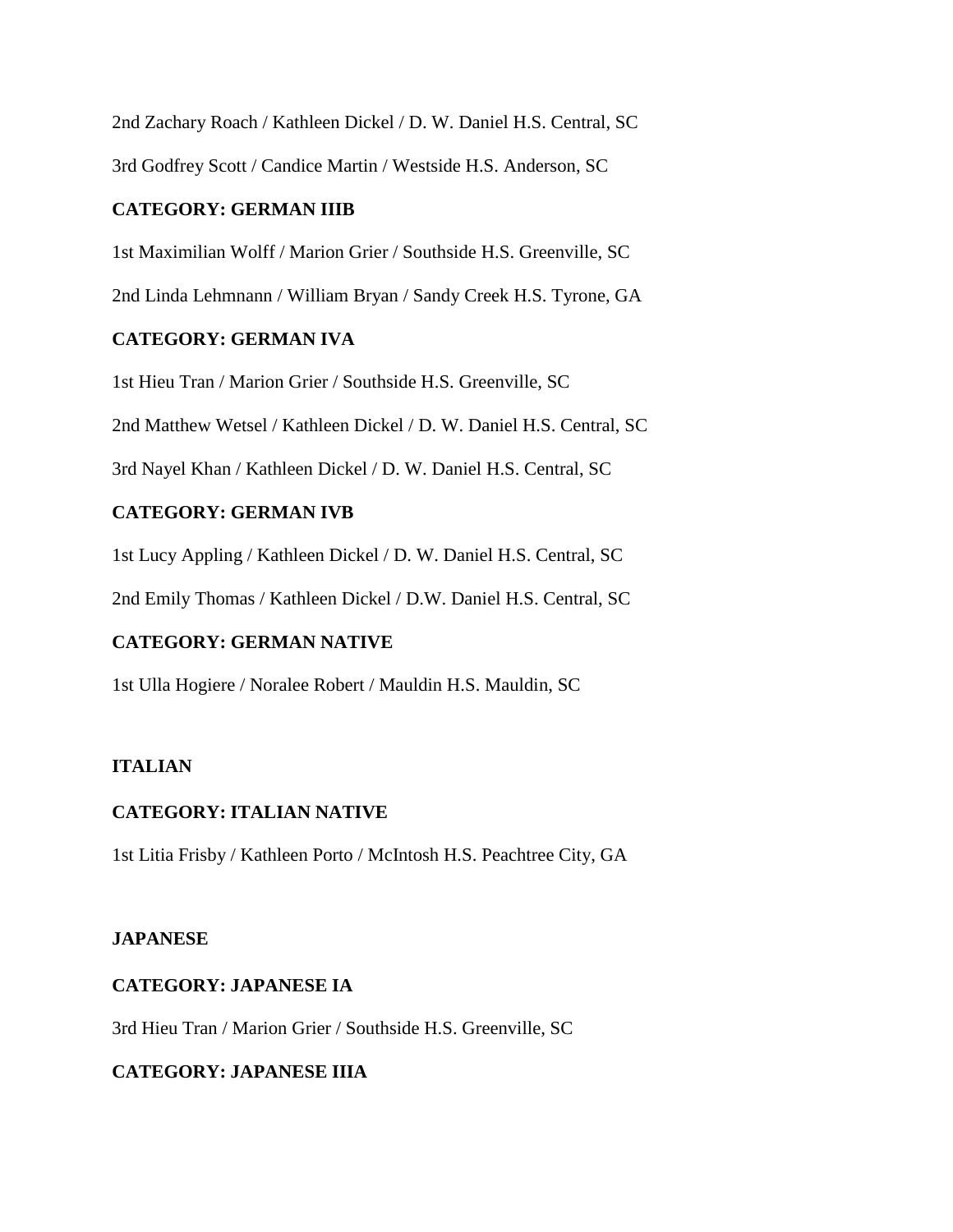1st Wenxuan Hu / Debora Harris / Southside H.S. Greenville, SC

#### **CATEGORY: JAPANESE NATIVE**

1st Yuki Koyama / Michi Shimura / Southside H.S. Greenville

#### **LATIN**

#### **CATEGORY: LATIN I**

1st Joseph Goodwin / Susan Phillips / A. R. Johnson H.S. Augusta, GA

2nd Sheena Green / Daniel Barron / James Island Charter H.S. Charleston, SC

3rd Chrystal Hewitt / Martha Boseski / Blythewood H.S. Blythewood, SC

# **CATEGORY: LATIN II**

1st Ashley Weaver / Susan Phillips / A. R. Johnson H.S. Augusta, GA

2nd Macon McLean / Ellie Rhodes / Christ Church Episcopal Greenville, SC

3rd Iesha Upshaw / Susan Phillips / A. R. Johnson H.S. Augusta, SC

#### **CATEGORY: LATIN III**

2nd Caroline Gieser / Kristen Hostetler / Spartanburg Day School Spartanburg, SC

#### **CATEGORY: LATIN IV**

1st Thomas Cook / Connie Bryant / McIntosh H.S. Peachtree City, GA

#### **RUSSIAN**

#### **CATEGORY: RUSSIAN NATIVE**

1st Tatyana Grechina / Noralee Robert / Mauldin H.S. Mauldin, SC

2nd Aliona Kulakova / Constance Witte / D. W. Daniel H.S. Central, SC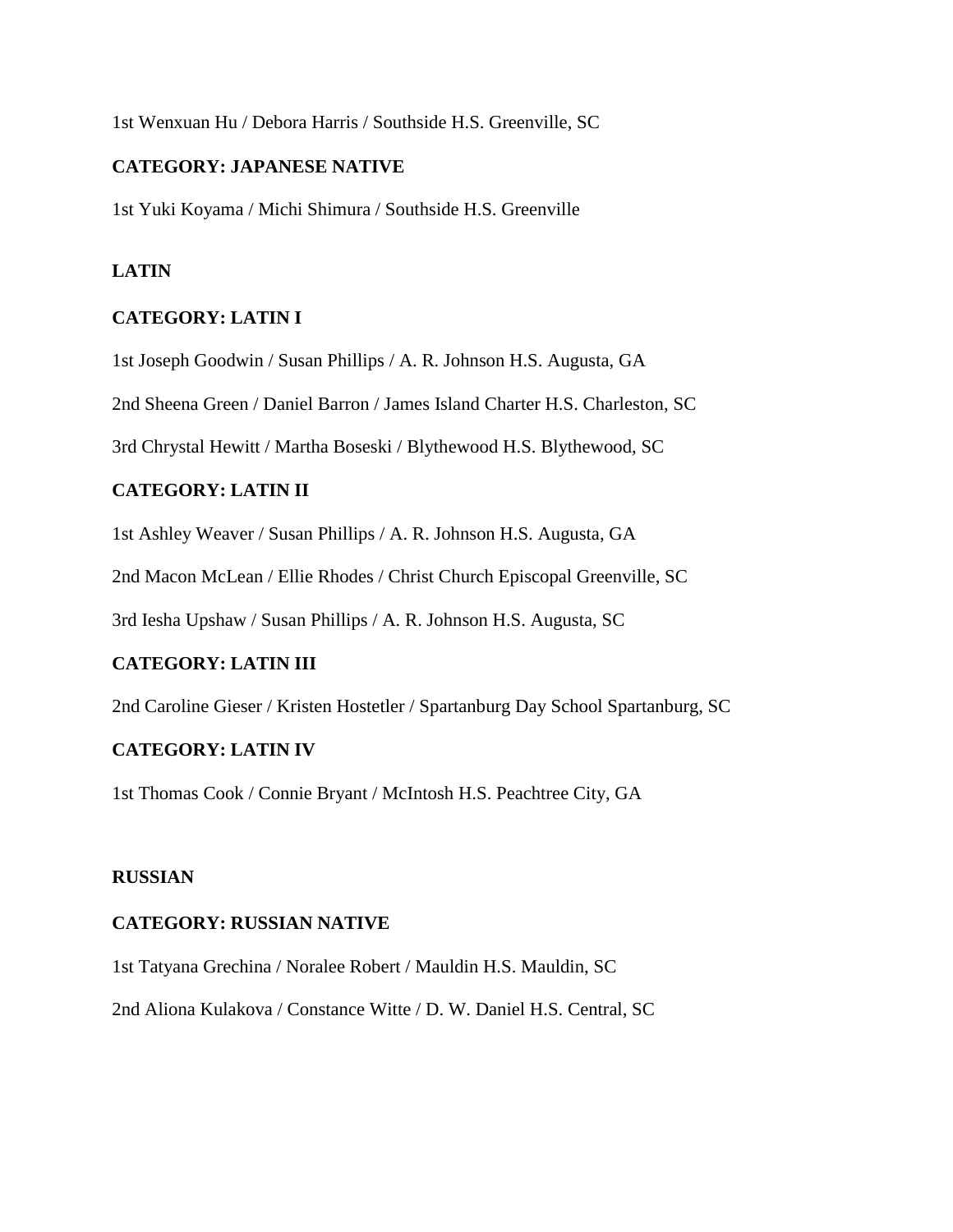#### **SPANISH**

#### **CATEGORY: SPANISH IA-1**

1st April Cook / Noelia Castro / George P. Butler H.S. Augusta, GA

2nd Brendan O'Connell / Melissa Drummond / St. Paul Catholic School Spartanburg, SC

3rd Liberia Flahn / Leah Luna / Sandy Creek H.S. Tyrone, GA

#### **CATEGORY: SPANISH IA-2**

1st Ladarion Smith / Nancy Delgado / A.R. Johnson H.S. Augusta, GA 2nd Kathleen Powers / Iliana Bleau / Whitewater H.S. Fayetteville, GA 3rd Brent Davis / Lauren Altizer / Whitewater H.S. Fayetteville, GA

#### **CATEGORY: SPANISH IA-3**

1st Sophia Viller / Jody Ducworth / James Island Charter H.S. Charleston, SC

2nd Alex Smith / Elizabeth Loewecke / Whitewater H.S. Fayetteville, GA

3rd Melissa Moore / Gale Ashmore / D.W. Daniel H.S. Central, SC

#### **CATEGORY: SPANISH IB**

1st Blasi Miyares / Melissa Drummond / St. Paul Catholic School Spartanburg, SC 2nd Zachary Smith / Nancy Delgado / A.R. Johnson H.S. Augusta, GA

#### **CATEGORY: SPANISH IIA-1**

1st Sophia Dayani / Edna Jimenéz / Sandy Creek H.S. Tyrone, GA 2nd Agata Rzucidlo / Salima Bacchus / Cedar Shoals H.S. Athens, GA 3rd Syneva Runyan / Amber Boyd / Starr's Mill H.S. Fayetteville, GA

#### **CATEGORY: SPANISH IIA-2**

1st Sarah Fender / Marcela Sample / Starr's Mill H.S. Fayetteville, GA 2nd Clara Nibbelink / Salima Bacchus / Cedar Shoals H.S. Athens, GA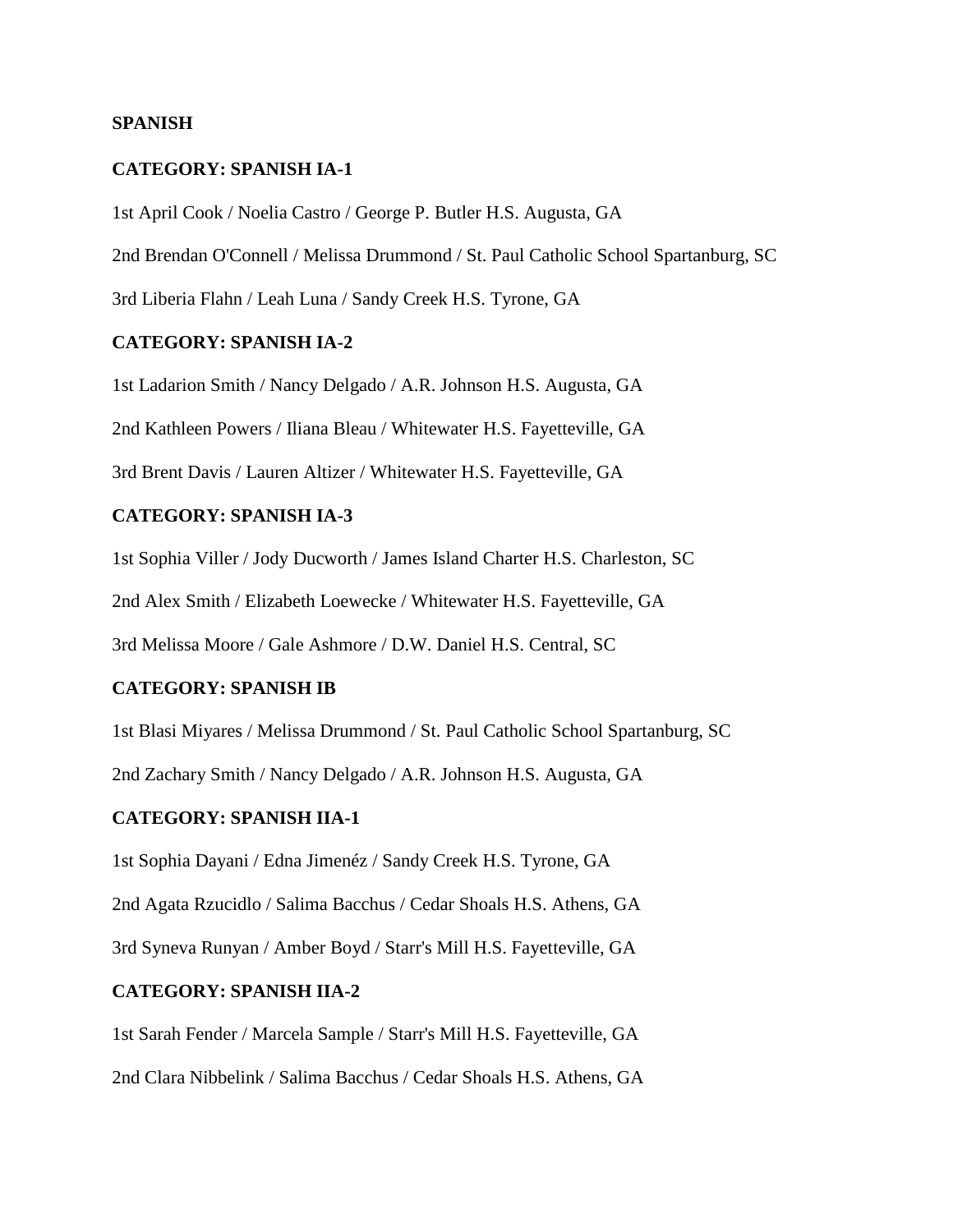3rd Neelma Dhanani / Elizabeth Loewecke / Whitewater H.S. Fayetteville, GA

# **CATEGORY: SPANISH IIA-3**

1st Marisa Manuel / Marcela Sample / Starr's Mill H.S. Fayetteville, GA 2nd Whitney Barnwell / Noelia Castro / George P. Butler H.S. Augusta, GA 3rd Bryttany Vy / Kris Muir / Whitewater H.S. Fayetteville, GA

# **CATEGORY: SPANISH IIA-4**

1st Erin Breedlove / Kris Muir / Whitewater H.S. Fayetteville, GA 2nd Zachary Jackson / Chika Takeda / Davidson Fine Arts Augusta, GA 3rd Meghan Jordan / Debora Harris / Southside H.S. Greenville, SC

# **CATEGORY: SPANISH IIA-5**

1st Sara Hendricks / Edna Jimenez / Sandy Creek H.S. Tyrone, GA

2nd Kavita Singh / Karen Dean / Whitewater H.S. Fayetteville, GA

3rd Diamond Joseph / Julie Bullinger / Christ Church Episcopal Greenville, SC

# **CATEGORY: SPANISH IIB**

1st Courtney Woods / Nancy Delgado / A.R. Johnson H.S. Augusta, GA 2nd Rishi Pandya / Debora Harris / Southside H.S. Greenville, SC

# **CATEGORY: SPANISH IIIA-1**

1st Etoile Justus / Lisa Dalton / Pickens H.S. Pickens, SC

2nd Taylor Parman / Amber Boyd / Starr's Mill H.S. Fayetteville, GA

3rd Shenaz Lilywala / Shannon Knight / McIntosh H.S. Peachtree City, GA

# **CATEGORY: SPANISH IIIA-2**

1st Carrie Zupan / Madeline Rodriguez / Starr's Mill H.S. Fayetteville, GA 2nd Taneika Williams / W. Scott Hawkins / George P. Butler H.S. Augusta, GA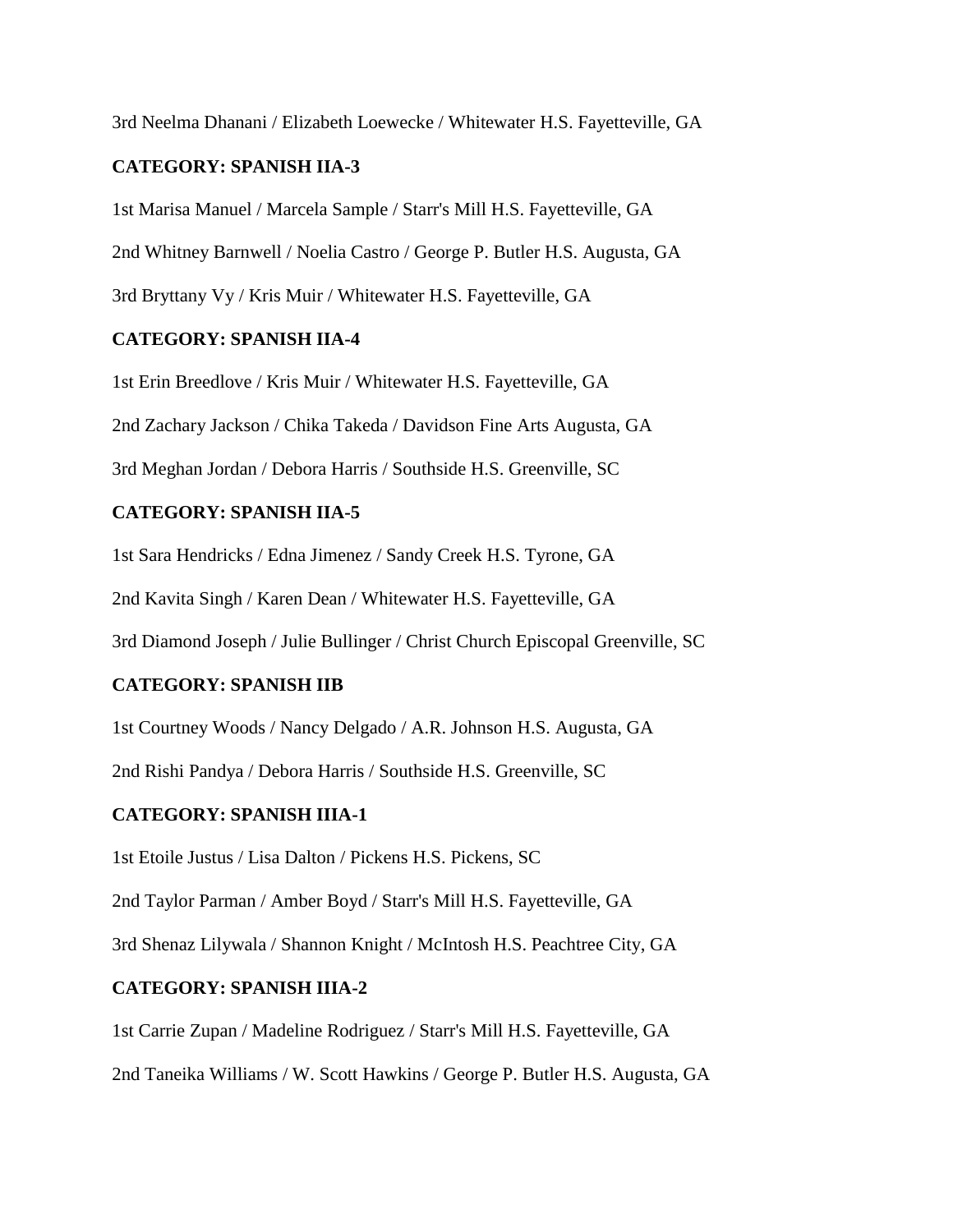3rd Hannah Calamoneri / Shannon Knight / McIntosh H.S. Peachtree City, GA

# **CATEGORY: SPANISH IIIA-3**

1st Saher Valiani / Madeline Rodriguez / Starr's Mill H.S. Fayetteville, GA 2nd Caroline Black / Jeanne Kotrady / Christ Church Episcopal Greenville, SC 3rd W. Duggan Everage / Lector Zamore / McIntosh H.S. Peachtree City, GA

# **CATEGORY: SPANISH IIIA-4**

1st Taja Miller / W. Scott Hawkins / George P. Butler H.S. Augusta, GA 2nd Faye Vanzuela / Chika Takeda / Davidson Fine Arts Augusta, GA 3rd Macy Westby / Stephanie Platt / James Island Charter H.S. Charleston, SC

# **CATEGORY: SPANISH IIIA-5**

1st Paul Hargrave / Stephanie Platt / James Island Charter H.S. Charleston, SC 2nd Kyle Gettler / Gale Ashmore / D.W. Daniel H.S. Central, SC

3rd Lauren Cash / Lector Zamore / McIntosh H.S. Peachtree City, GA

# **CATEGORY: SPANISH IIIB**

1st Mallory Roberts / Gilda Tafolla / Spartanburg Day School Spartanburg, SC 2nd Paulina Cuadrado / Renee Love / Gaffney H.S. Gaffney, SC

3rd Maria Dilone / W. Scott Hawkins / George P. Butler H.S. Augusta, GA

# **CATEGORY: SPANISH IVA-1**

1st Rachel O'Hara / Lector Zamore / McIntosh H.S. Peachtree City, GA

2nd Sasha Milleman / Stephanie Pratt / James Island Charter H.S. Charleston, SC

3rd Alana Amiley / Chika Takeda / Davidson Fine Arts Augusta, GA

# **CATEGORY: SPANISH IVA-2**

1st Brittany Rhoe / Salima Bacchus / Cedar Shoals H.S. Athens, GA